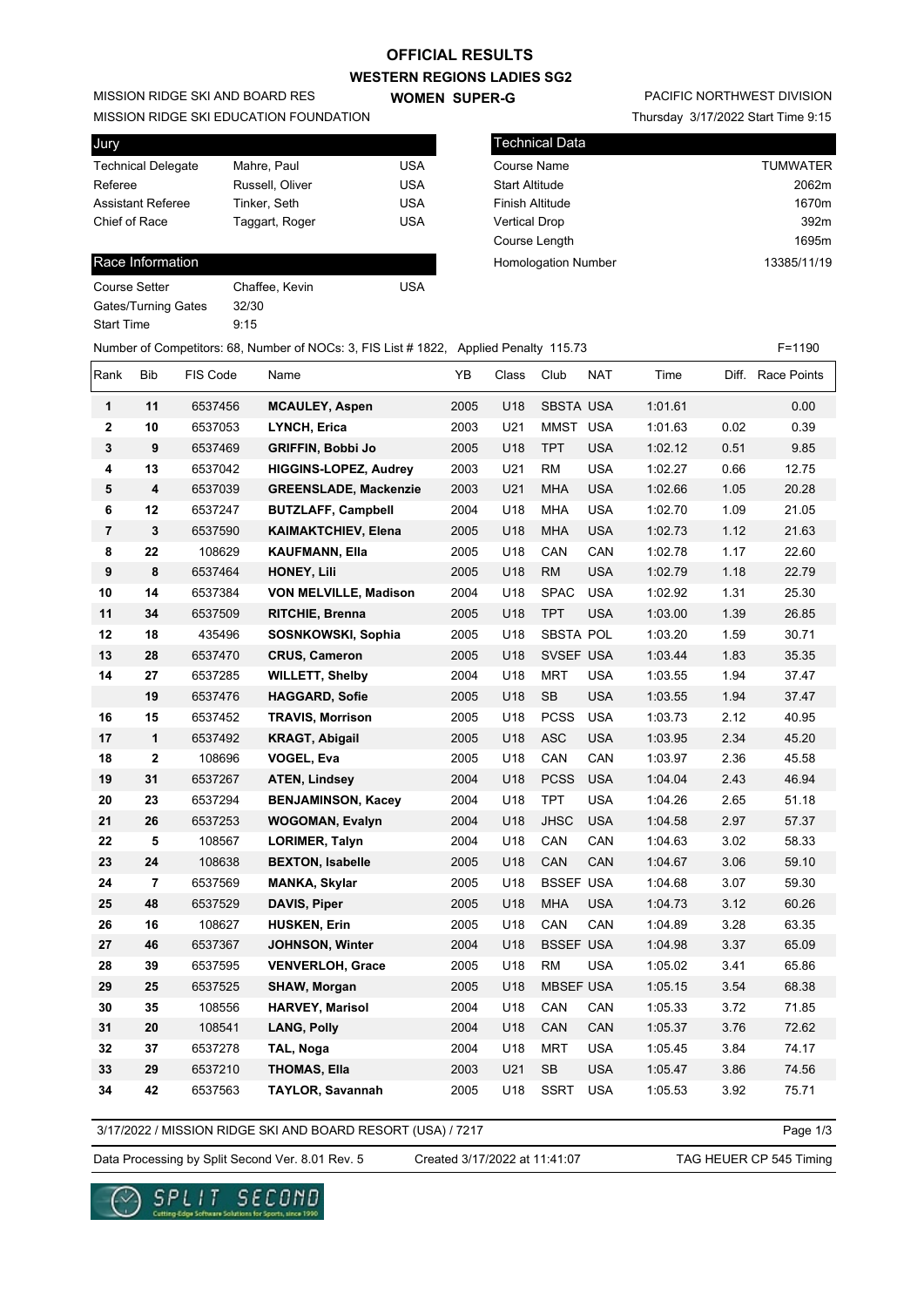# **WESTERN REGIONS LADIES SG2 WOMEN SUPER-G OFFICIAL RESULTS**

MISSION RIDGE SKI EDUCATION FOUNDATION MISSION RIDGE SKI AND BOARD RES

# PACIFIC NORTHWEST DIVISION

Thursday 3/17/2022 Start Time 9:15

| Rank | <b>Bib</b> | FIS Code | Name                       | YB   | Class | Club             | <b>NAT</b> | Time    |       | Diff. Race Points |
|------|------------|----------|----------------------------|------|-------|------------------|------------|---------|-------|-------------------|
| 35   | 33         | 6537298  | FLOOD, Jordan              | 2004 | U18   | <b>SBSTA USA</b> |            | 1:05.58 | 3.97  | 76.68             |
| 36   | 53         | 6537127  | ST. CYR. Franci            | 2003 | U21   | <b>BSSEF USA</b> |            | 1:05.97 | 4.36  | 84.21             |
| 37   | 49         | 6537491  | <b>WALDEN, Lillie</b>      | 2005 | U18   | <b>PCSS</b>      | <b>USA</b> | 1:06.04 | 4.43  | 85.57             |
| 38   | 44         | 6537547  | <b>GRIES, Alyssa</b>       | 2005 | U18   | <b>ASC</b>       | <b>USA</b> | 1:06.41 | 4.80  | 92.71             |
| 39   | 36         | 6537553  | <b>DIAMOND, Whitney</b>    | 2005 | U18   | <b>SB</b>        | <b>USA</b> | 1:06.50 | 4.89  | 94.45             |
| 40   | 21         | 6537483  | <b>HUGHES, Meghan</b>      | 2005 | U18   | <b>TPT</b>       | <b>USA</b> | 1:06.51 | 4.90  | 94.64             |
| 41   | 40         | 6537361  | <b>GREGORY, Sadie</b>      | 2004 | U18   | SB               | <b>USA</b> | 1:06.66 | 5.05  | 97.54             |
| 42   | 43         | 108659   | <b>HEISZ, Jamie</b>        | 2005 | U18   | CAN              | CAN        | 1:06.67 | 5.06  | 97.73             |
| 43   | 38         | 108643   | <b>HOLMES, Ries</b>        | 2005 | U18   | CAN              | CAN        | 1:06.71 | 5.10  | 98.51             |
| 44   | $*59$      | 6537349  | <b>HARGIS, Shyan</b>       | 2004 | U18   | ASC              | <b>USA</b> | 1:06.94 | 5.33  | 102.95            |
| 45   | 45         | 6537273  | <b>HARMAN, Reese</b>       | 2004 | U18   | SB               | <b>USA</b> | 1:07.28 | 5.67  | 109.52            |
| 46   | 58         | 6537587  | FORBES, Coral              | 2005 | U18   | <b>MHA</b>       | <b>USA</b> | 1:07.57 | 5.96  | 115.12            |
| 47   | 32         | 6537300  | <b>BERGERSON, Anja</b>     | 2004 | U18   | <b>TAS</b>       | <b>USA</b> | 1:07.62 | 6.01  | 116.08            |
| 48   | 41         | 6537618  | <b>FLIGOR, Laura</b>       | 2005 | U18   | <b>SBSTA USA</b> |            | 1:07.85 | 6.24  | 120.53            |
| 49   | 51         | 6537545  | <b>BROWN, Lili</b>         | 2005 | U18   | <b>BSSEF USA</b> |            | 1:07.87 | 6.26  | 120.91            |
| 50   | 63         | 108644   | <b>HURST, Chloe</b>        | 2005 | U18   | CAN              | CAN        | 1:08.03 | 6.42  | 124.00            |
| 51   | 47         | 108657   | <b>COPPING, Katyanna</b>   | 2005 | U18   | CAN              | CAN        | 1:08.13 | 6.52  | 125.93            |
| 52   | 62         | 6537562  | <b>MCLOUGHLIN, Zuri</b>    | 2005 | U18   | <b>SB</b>        | <b>USA</b> | 1:08.97 | 7.36  | 142.16            |
| 53   | 50         | 6537234  | <b>CORDRY, Hailey</b>      | 2004 | U18   | <b>MAC</b>       | <b>USA</b> | 1:09.11 | 7.50  | 144.86            |
| 54   | 65         | 6537526  | <b>THOMPSON, Gwendalyn</b> | 2005 | U18   | <b>SRSEF USA</b> |            | 1:10.19 | 8.58  | 165.72            |
| 55   | 67         | 6537019  | <b>SLUCKY, Sophia</b>      | 2003 | U21   | <b>TPT</b>       | <b>USA</b> | 1:10.33 | 8.72  | 168.43            |
| 56   | *66        | 6537107  | <b>OSGOOD, Charlotte</b>   | 2003 | U21   | SVSEF USA        |            | 1:10.77 | 9.16  | 176.93            |
| 57   | 54         | 6537499  | <b>MENGASON, Hayden</b>    | 2005 | U18   | <b>RM</b>        | <b>USA</b> | 1:10.88 | 9.27  | 179.05            |
| 58   | 52         | 6537364  | <b>KRUCKENBERG, Kelsie</b> | 2004 | U18   | <b>SB</b>        | <b>USA</b> | 1:11.56 | 9.95  | 192.18            |
| 59   | 56         | 6537438  | <b>BOGATIN, Payton</b>     | 2004 | U18   | <b>MAC</b>       | <b>USA</b> | 1:11.76 | 10.15 | 196.05            |
| 60   | 68         | 6537621  | VAP, Morgane               | 2005 | U18   | <b>BSSEF USA</b> |            | 1:12.34 | 10.73 | 207.25            |
| 61   | 55         | 6537611  | <b>PHILLIPS, Cecilia</b>   | 2005 | U18   | CMAC USA         |            | 1:12.52 | 10.91 | 210.73            |
| 62   | $*60$      | 6537673  | <b>METZLER, Audrey</b>     | 2005 | U18   | MARS USA         |            | 1:12.98 | 11.37 | 219.61            |
| 63   | $*57$      | 6537643  | <b>MCGINNIS, Ciara</b>     | 2004 | U18   | CMAC USA         |            | 1:13.42 | 11.81 | 228.11            |
| 64   | $*61$      | 6537642  | PORTER, Sophie             | 2005 | U18   | CMAC             | <b>USA</b> | 1:14.25 | 12.64 | 244.14            |
| 65   | $*64$      | 6537301  | <b>MILLER, Kate</b>        | 2004 | U18   | <b>TAS</b>       | <b>USA</b> | 1:21.02 | 19.41 | 374.91            |

#### **NOT PERMITTED TO START**

### **DID NOT START**

| DID NOT FINISH: 3 competitors |   |         |                         |      |                 |           |     |  |
|-------------------------------|---|---------|-------------------------|------|-----------------|-----------|-----|--|
| 30                            |   | 108446  | <b>APPLEGATH, Brynn</b> | 2003 | U21             | CAN       | CAN |  |
| 17                            |   | 6536933 | DYBDAHL, Kaija          | 2002 | U <sub>21</sub> | SVSEF USA |     |  |
|                               | 6 | 6537385 | <b>HASSELBACH, Shea</b> | 2004 | U18             | MBSEF USA |     |  |
|                               |   |         |                         |      |                 |           |     |  |

 **DISQUALIFIED**

3/17/2022 / MISSION RIDGE SKI AND BOARD RESORT (USA) / 7217

Page 2/3

Data Processing by Split Second Ver. 8.01 Rev. 5 Created 3/17/2022 at 11:41:07 TAG HEUER CP 545 Timing

Created 3/17/2022 at 11:41:07